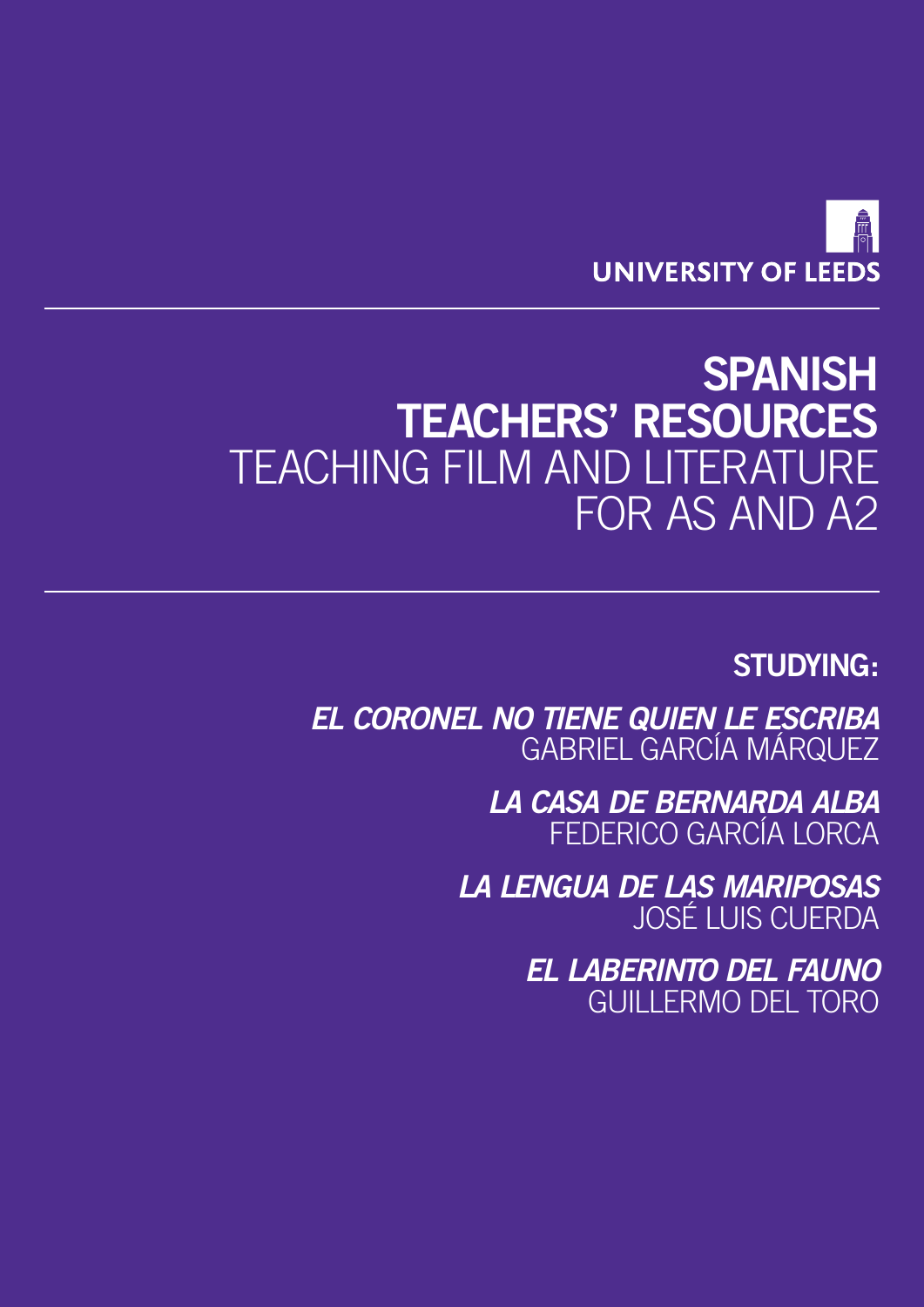|--|--|

## **TEXT ANALYSIS**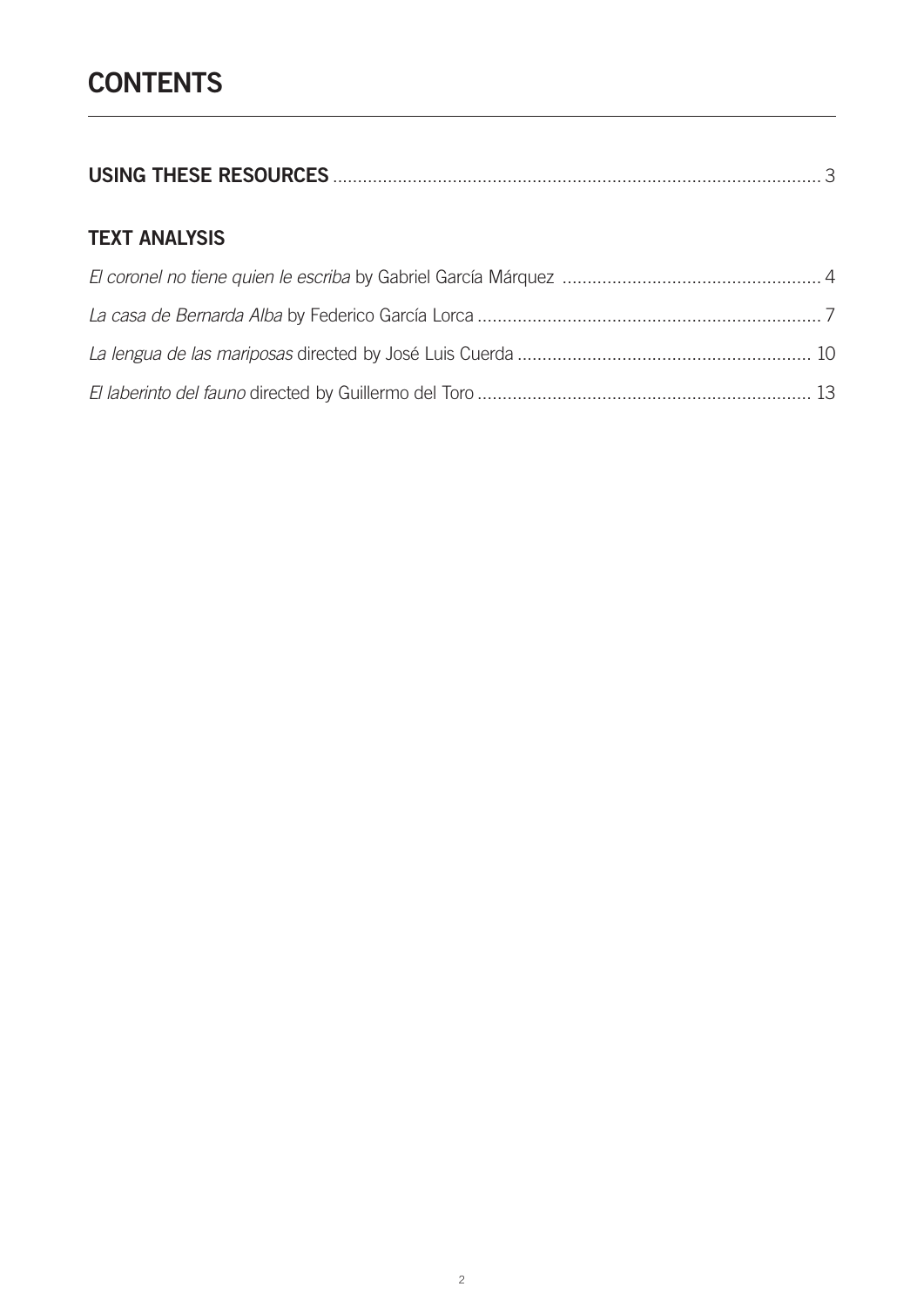### <span id="page-2-0"></span>**INTRODUCTION AND RESOURCE RATIONALE**

These resources have been developed in response to changes in the content of the AS/A2 curricula for modern foreign languages (French, Spanish and German), which are effective from September 2016. They have been designed to give support and guidance to MFL teachers in selecting and teaching the film and literature content of the curricula.

There are five sections to this resource:

#### **1. Why teach this text?**

This section explains the relevance and benefits of teaching this text/film for teachers and their students. It also describes how the text/film fits in to the A-level as a whole, as well as its links with other A-level subjects.

#### **2. Ways to read this text**

This section briefly describes the different critical lenses for reading a text/film, as well as outlining different themes. This section will be particularly useful for the A2 exam questions, which are theme-based. Topics from previous exam questions have been integrated into this section.

#### **3. Students**

This section suggests how this text/film can appeal to certain students, according to interests, studies and background. For example this film will appeal to students who may be interested in studying social policy.

#### **4. Useful passages/sequences**

This section highlights specific sequences/passages from the film/text that are especially rich and point towards the ways in which these can be used for teaching.

#### **a. Characters**

This sub-section highlights a passage which would be useful in the teaching of characterisation and character relationships in the text/film. This sub-section is particularly useful for the AS exam questions, which focus on character analysis.

#### **b. Themes**

This sub-section highlights a passage which would be useful in the teaching of a major theme in the context of the whole text/film. This selected sequence/passage is normally an effective inroad for the discussion of the wider concerns/themes of the text/film. This sub-section is particularly useful for the A2 exam question, which is based on wider analysis of themes/contexts.

#### **c. Language**

This sub-section highlights a linguistically rich and/ or interesting passage/sequence in terms of grammar, style, tone, genre, register, dialect, pronunciation etc. This sub-section is not exam-focused but teachers may find it useful for other focuses i.e. themes, characterisation, genre.

#### **d. Cinematography/form and genre**

The cinematography sub-section focuses on directorial and cinematographic technique in films. It aims to guide teachers who may not be familiar with teaching film. This sub-section is particularly useful for AS and A2 exam questions that deal with colour, sound, directorial technique, etc.

The form and genre sub-section focuses on the structure, form and genre of literary texts in order to guide the teaching of certain kinds of texts (novels and plays).

#### **5. Further reading**

This section provides links to websites, useful sources, articles and online books in English and each target language that can be used as pedagogic resources and/or preparatory material.

#### **Project team**

Written by Beatrice Ivey (French), Ian Ellison (German) and Marcel Obst (Spanish) – School of Languages, Cultures and Societies, University of Leeds

Supported by Professor David Platten, Dr Richard Hibbitt, Professor Diana Holmes (French), Professor Stuart Taberner (German), Dr Stuart Green (Spanish) and Dr Matthew Treherne (Head of School) – School of Languages Cultures and Societies, University of Leeds

Managed by Esther Harper, Educational Engagement/ School of Languages, Cultures and Societies, University of Leeds

With thanks to Margaret Chambers and Chary Gonzalez-Latham, Notre Dame Catholic Sixth Form College, Leeds

#### **Further support**

To find out how the University of Leeds can support your teaching, including teachers' conferences, CPD, learning festivals and further resources, contact our Arts Engagement Team:

- w: <www.leeds.ac.uk/artsteachers>
- e: [artsfestival@leeds.ac.uk](mailto:artsfestival%40leeds.ac.uk?subject=)
- t: 0113 3431646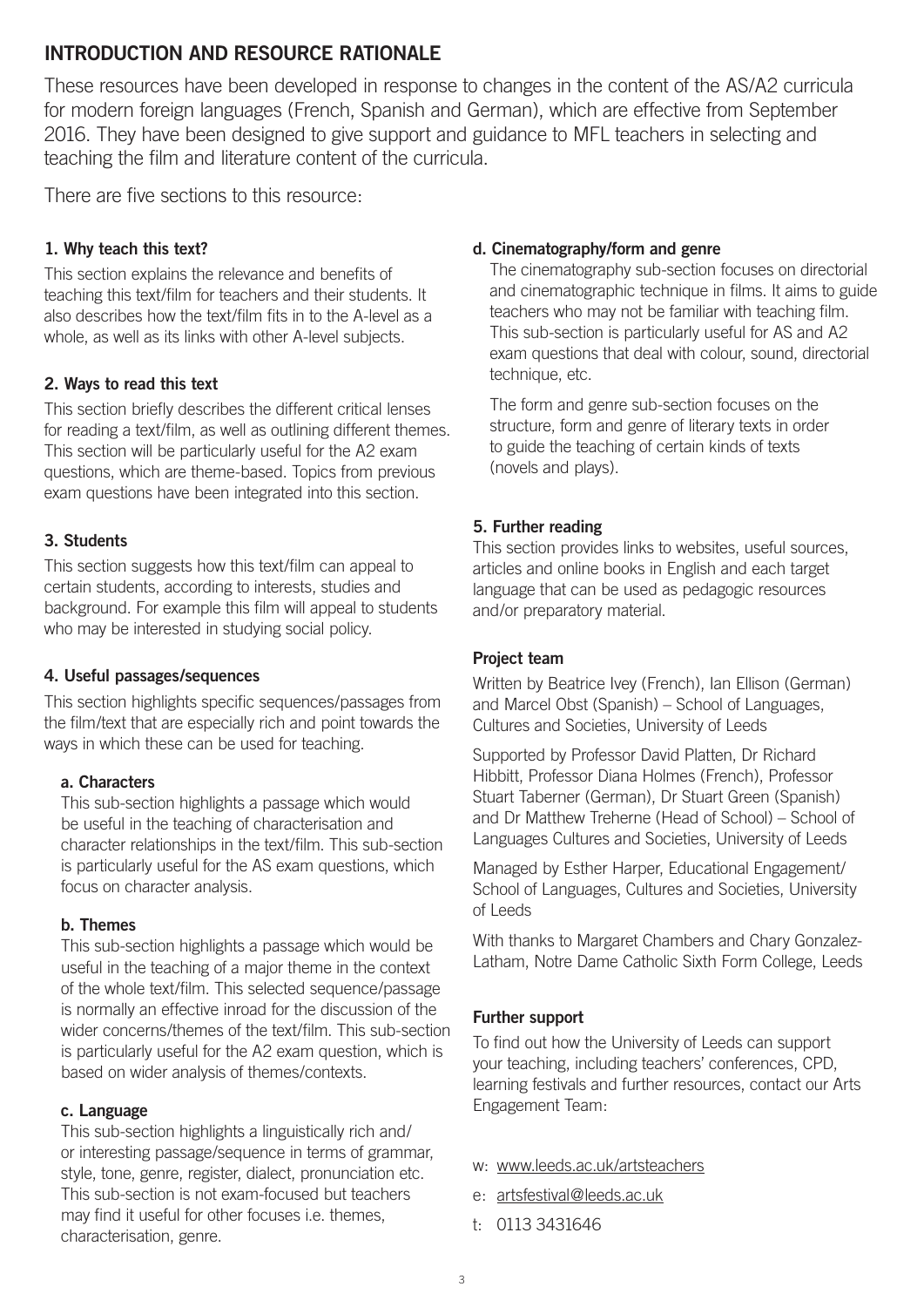

## <span id="page-3-0"></span>*EL CORONEL NO TIENE QUIEN LE ESCRIBA* GABRIEL GARCÍA MÁRQUEZ, 1961

**4**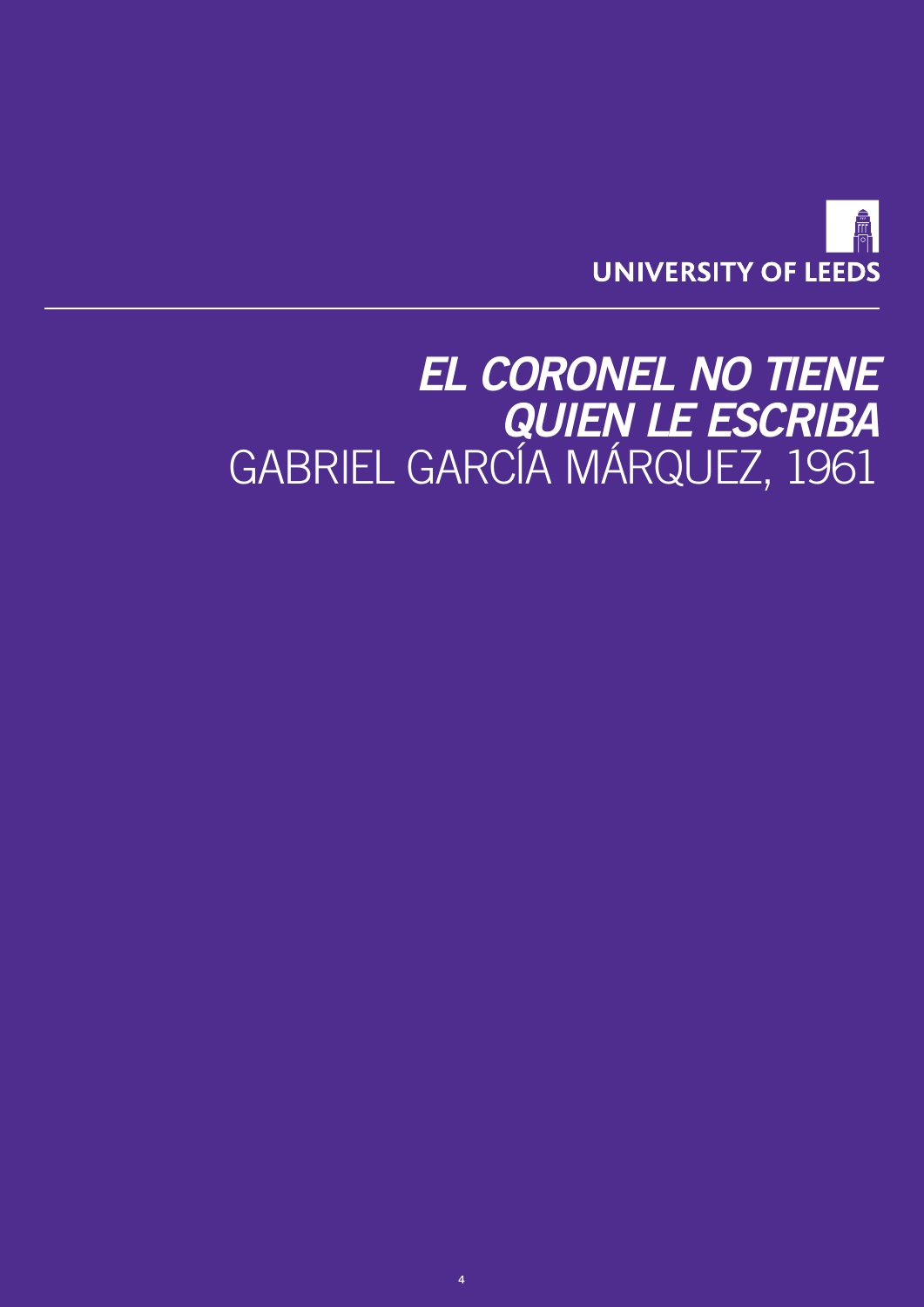### *EL CORONEL NO TIENE QUIEN LE ESCRIBA***, GABRIEL GARCÍA MÁRQUEZ, 1961 (EDICIONES ERA, S.A: 1966)**

The Colonel, a veteran of the Colombian Thousand Days' War (1899-1902) who lives with his asthmatic wife, has been waiting for fifteen years to receive the pension for his service. Every Friday, when mail comes, he expects to be informed about his pension, but no one writes to him. It is the story of the fight of the Colonel to keep his dignity despite his struggles to buy the food and medicines that the couple needs to survive.

#### **Why teach this novel?**

Gabriel García Márquez once mentioned that this was his best novel. A short and simple text, but also an excellent insight into the Colombia of the 1950s. The novel is set during *la violencia*, an era of Civil War between liberals and conservatives, in which Martial law and strict censorship had been enforced. It is a story of ordinary life but also a social critique that depicts severe poverty and survival skills. Even though the main focus lies in the lives of ordinary inhabitants of a village, it portrays in a subtle way the severe effects violence has on them and how there is strength to resist repression.

#### **Ways to read this novel**

- War: set in the 1950s, the novel narrates the ordinary life of a village that lives the effects of the ongoing civil war. However, rather than portraying violence directly, it rather shows the miserable situation of its main characters, who struggle to survive and whose son has recently been killed by the regime.
- Dignity and hope: despite their severe poverty, the couple refuses to lose their dignity, and attempts to hide their hardship. The Colonel's wife even boils stones to give the impression that she has food to cook and the Colonel never loses his hope that one day he will receive his pension.
- Inequality: huge class differences can be identified between the rich and the poor. Whilst the Colonel and his wife can hardly afford a living, Don Sabas is very rich and only concerned about money.

#### **Students**

*El coronel no tiene quien le escriba* is a very short novel with relatively simple language, which will be easy and entertaining for students. It will especially appeal to those students interested in gaining an insight into Latin American literature, and specifically into the recent history of Colombia. Furthermore, the regional Spanish used by García Márquez can be used to learn about variations of Spanish language.

#### **Useful passages**

#### **1. Themes**

Page 52 (- ¿Dónde estabas?…) – page 54 (…que la dignidad no se come.)

In this conversation between the Colonel and his wife, the recurring theme of poverty and dignity comes to light. The Colonel's wife has been outside, obliged to tell lies to hide their hardship. Sometimes she even boils stones to pretend that she actually has food to cook. The Colonel, however, is rather concerned about the neighbours finding out that they are 'muertos de hambre'. But his wife is fed up so much dignity, since 'la dignidad no se come'.

The passage allows us to analyse the Coronel's fight for dignity, but also more broadly the political context and class differences in which the narrative is set, as the following extract shows:

- Ahí tienes a mi compadre Sabas con una casa de dos pisos que no le alcanza para meter la plata, un hombre que llegó al pueblo vendiendo medicinas con una culebra enrollada en el pescuezo.
- Pero se está muriendo de diabetes dijo el coronel.
- Y tú te estás muriendo de hambre dijo la mujer –. Para que te convenzas que la dignidad no se come.

#### **2. Language**

Beginning (El coronel destapó el tarro...) – page 9 (…pensando en el muerto.)

A key characteristic of *El Coronel no tiene quien le escriba*, and García Márquez' work more broadly, is his descriptive language. Despite the short length of the novel, the author is able to transmit a very detailed picture of the village, its inhabitants and especially the Colonel and his wife's characters and interactions, and of course, their hardship.

It is impressive how García Márquez introduces us to the context in just two and a half pages, as we discover the Colonel and his wife's very poor living conditions, through the fact that they cannot even afford food, and that the wife is suffering from asthma. At the same time, we are introduced to cultural aspects, as we discover that they both sleep in hammocks and that they keep a cock for fights. We also learn about the regional climate, which is warm but very rainy, and possibly with plenty of mosquitos. What impression do we get about the Colonel and his wife's life through the author's description? Is the author capable of making the reader sympathise with the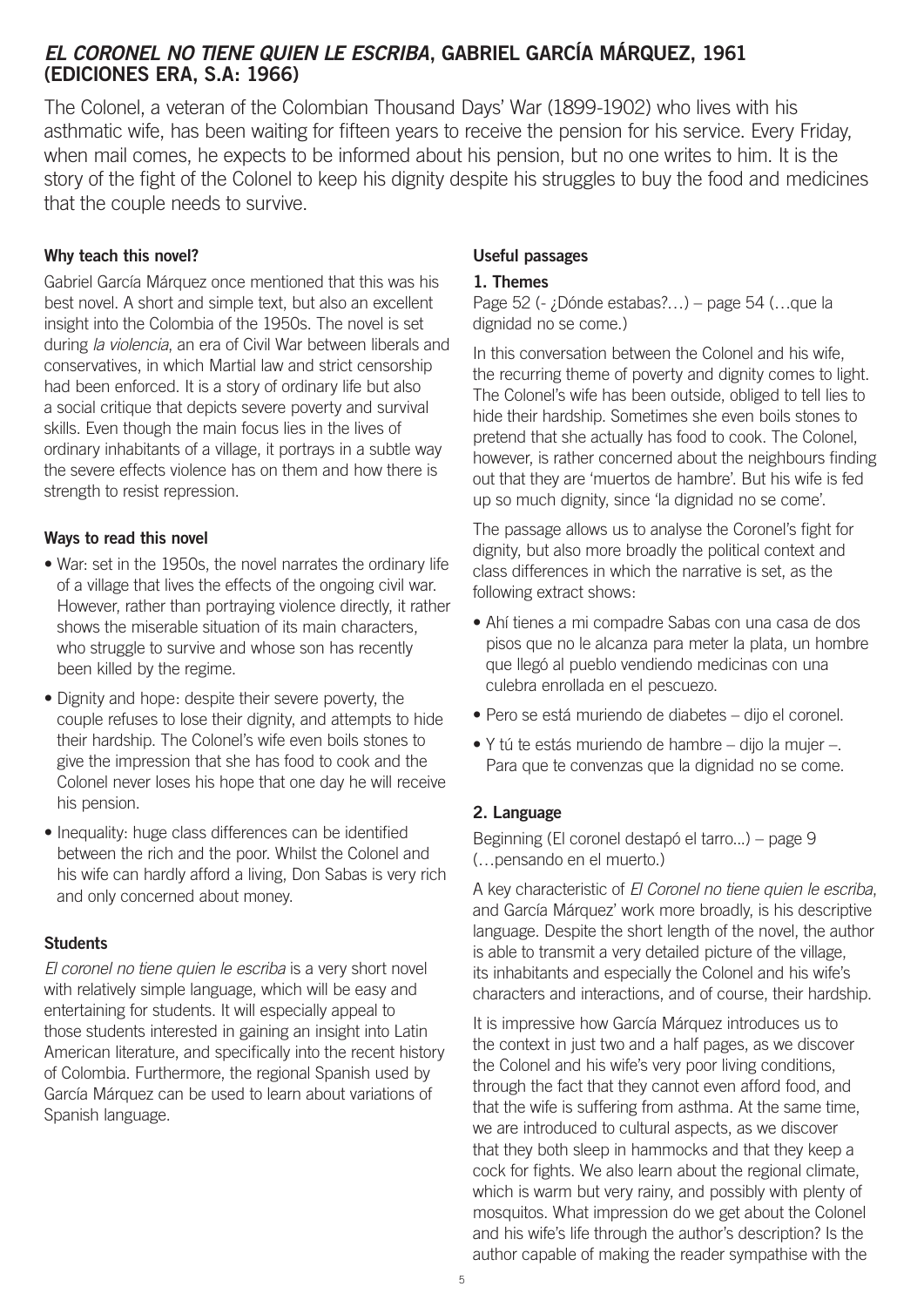characters? How is life in a village in Colombia different to a village in other Spanish-speaking countries? What are the particularities of Colombian Spanish that can be identified in the novel?

### **3. Character(s)**

Page 17 (La última fue la lancha…) – page 19 (…permite publicar la censura.)

This passage portrays the Colonel's hope to receive post on Fridays. He watches the boat with mail arrive and, full of anxiety, follows the postmaster through the streets of the village. When he eventually finds out that no post was addressed to him, he lies unashamedly: 'No esperaba nada … Yo no tengo quién me escriba'. Once more, the search for dignity that characterizes the main character of the novel becomes clear, as he hopes that his fighting cock will earn enough money to pay for food. But also he hopes that after 15 years, a Friday will come in which he will receive mail and his pension. This is very different from his wife's opinion, who respects his decisions but is also fed up of their miserable condition. She cares more about having the much needed money at her disposal to buy the basics than about the opinion others might have. What are they afraid that people will know about them? Why are they ashamed of being poor?

The passage also reveals to the reader the left-wing political values of the Colonel, who fought for the revolutionaries, as he engages in a conversation with the Doctor.

- Qué hay de noticias -preguntó el coronel.
- El médico le dio varios periódicos.
- No se sabe dijo –. Es difícil leer entre líneas lo que

permite publicar la censura.

What relationship does the Colonel have with the Doctor? How is the relationship between the Colonel and his wife? How can we describe other interactions between the characters of the novel?

#### **4. Form and genre**

This short and apparently simple novel hides deeper symbolism and meanings, since the Colonel lives in a world of an 'abstract realism' which is confronted with the real world:

 '[C]ree posible lo imposible, tiene fe en la eficacia de lo ineficaz, afirma con terquedad y casi locura la existencia de algo que no existe en su mundo: la justicia, el respeto a la palabra empeñada, la vigencia de la ley, el funcionamiento de la administración'.<sup>1</sup>

Furthermore, the novel is filled with symbolism that both introduces cultural aspects of Colombia but also allows the reader to dig for deeper meanings. In this way, the cock could be interpreted as the dead son, who had been raising it for the upcoming cockfights. The Colonel himself and his wife, whose names are never mentioned, can be seen as a representation of the poor living conditions of many Colombians. These conditions are portrayed in detailed descriptions, such as the very beginning, where we discover how poor the couple is, since they cannot even afford a coffee in the morning. Are there any other symbols which could have a deeper meaning? Do you think that the novel could be classified as a drama or as a comedy? Is *El coronel no tiene quien le escriba* an abstract or magical realist text?

#### **Further reading**

- García Márquez' biography [http://www.biografiasyvidas.com/reportaje/garcia\\_marquez/](http://www.biografiasyvidas.com/reportaje/garcia_marquez/)
- *La Violencia* in Colombia <http://www.latinamericanstudies.org/colombia/la-violencia.htm>
- Analysis of the symbolism on violence in the novel <https://dialnet.unirioja.es/descarga/articulo/4808344.pdf>
- Detailed analysis of García Márquez' work by Vargas Llosa Vargas Llosa, M. 1971. García Márquez: historia de un deicidio. 2nd ed. Barcelona: Barral Editores S.A.
- Widely acclaimed Film based on the novel *El coronel no tiene quien le escriba*. 1999. [Film]. Arturo Ripstein. dir. Spain, France, Mexico: Canal+, Ventanarosa, Amaranta Films, DMVB Films, Television Espanola.

<sup>&</sup>lt;sup>1</sup> Page 296 in Vargas Llosa, M. 1971. García Márquez: historia de un deicidio. 2nd ed. Barcelona: Barral Editores S.A.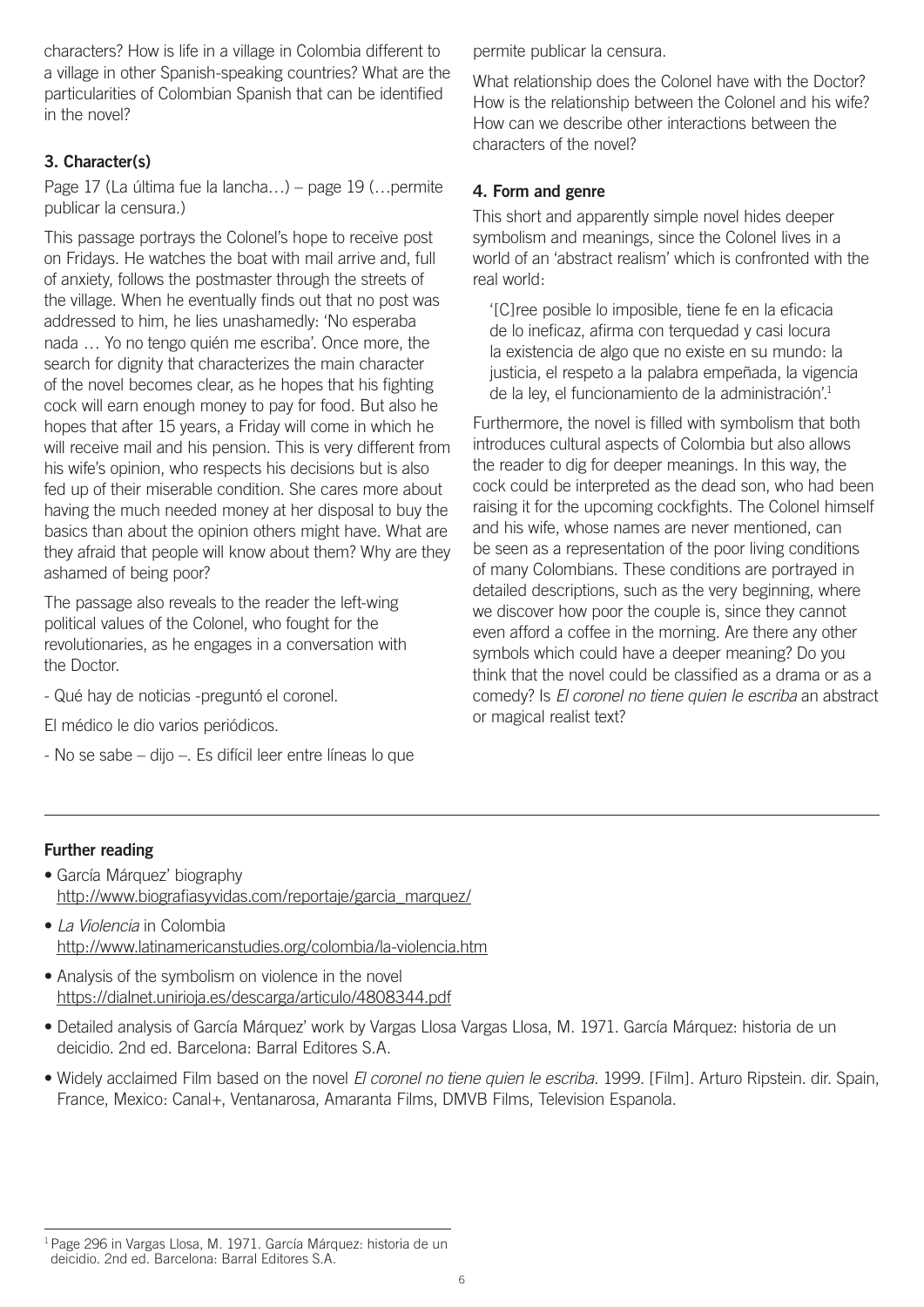

## <span id="page-6-0"></span>*LA CASA DE BERNARDA ALBA* FEDERICO GARCÍA LORCA, 1936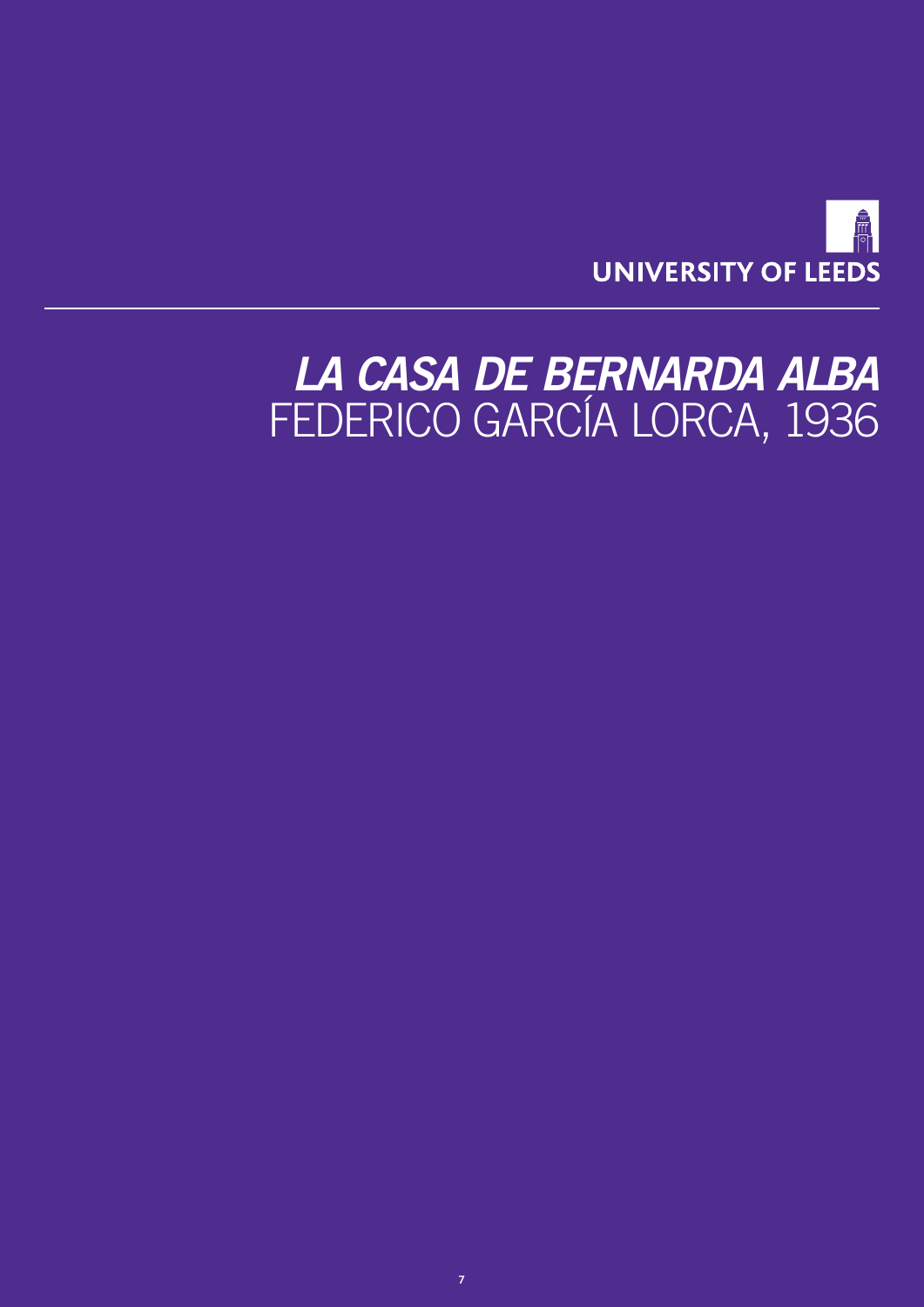### *LA CASA DE BERNARDA ALBA***, FEDERICO GARCÍA LORCA, 1936 (EDICIÓN FRANCISCO YNDURÁIN, MADRID: 1993)**

Bernarda Alba, widowed for her second time at the age of 60, has decided to live a strict period of mourning which the rest of her family will also have to follow. In a story populated entirely by female characters, the play explores the contradictions in Spanish traditional values, when two of Bernarda's daughters fall in love with the same man.

#### **Why teach this play?**

As one of the most important plays in Spanish theatre, *La casa de Bernarda Alba* is the last work Lorca wrote before he was killed by the Franco regime two months later. It can be argued that the story is a feminist insight into Spain's first half of the 20th Century, picturing a house with nine women and no male characters physically appearing in the play. The storyline shows the author's efforts to create well developed characters in a tragedy about love, hate, money, power and envy. Unfortunately, Lorca would never see the play performed on stage. The play premiered in 1945 in Argentina.

#### **Ways to read this play**

- Feminism: this play is the story of the struggles of women in an all-female family. By applying a feminist lens, we can study gender roles in Spanish society and the importance of Lorca's work, which was well ahead of its time.
- *Generación del 27*: the style of this generation can be studied through *La casa de Bernarda Alba* by analysing the importance of its (poetic) realism or the symbolism introduced in this work.
- Society: the play offers valuable insights into the social relations and rules of the time and treat topics such as arranged marriage, envy, reputation, repression or gossip. These could be studied in comparison to contemporary Spanish society.

#### **Students**

*La casa de Bernarda Alba* is easy and fun to read, and it should be relatively simple to understand. This allows students to engage with its themes, for instance, through the help of the commented version edited by H. Ramsden. Students interested in Spanish history will find the text easy to relate to historical events, such as the Second Spanish Republic, but also the later Civil War and the Franco dictatorship. Students interested in literature can analyse the play alongside other literary productions of the time by authors such as Rafael Alberti, Luis Cernuda and Vicente Aleixandre.

#### **Useful passages**

#### **1. Themes**

Page 111 (Luego se portó bien…) – page 114 (… preguntarais dónde voy!)

In this all-female house, a lot can be learned about the marginalised role women played in the society of the time. This passage touches upon the relationship between wives and husbands, in which women are meant to play a submissive and caring role, whilst men enjoy more freedom. In both the characters of Poncia and Martirio, we find however strong personalities that are able to contest these gender roles:

Martirio: ¿Es verdad que le pegaste algunas veces?

Poncia: ¡Sí, y por poco lo dejo tuerto.

Magdalena: ¡Así debían ser todas las mujeres!

Furthermore, Adela intervenes with a comment referring to her body that sounds more radically feminist than we can expect from a play from the 1930s: ¡*Yo hago con mi cuerpo lo que me parece!* What else made this play too advanced for its time and only allowed it to be released years later?

#### **2. Language**

Page 104 (Adela,  $\mu$ no vienes?...) – page 109 (... $\mu$ no tiene mal tipo!)

The language used across the play is full of insults, threats and curses. It is a vulgar language, colloquial and full of sayings, but at the same time it is perfectly measured and poetic. Lorca has been able to create a literary language which appears to be ordinary but is actually highly sophisticated. Which examples can we find in the text that show such language?

Adding to this, if used for translation exercises, this passage offers a combination of simple sentences (Se iría a eso de la una y media [p. 106]) and rather complicated sayings (¡más vale onza en el arca que ojos negros en la cara! [p. 105]) or meanings (No, porque cuando un hombre se acerca a una reja ya sabe por los que van y vienen, llevan y traen, que se le va a decir que sí.[p. 108]).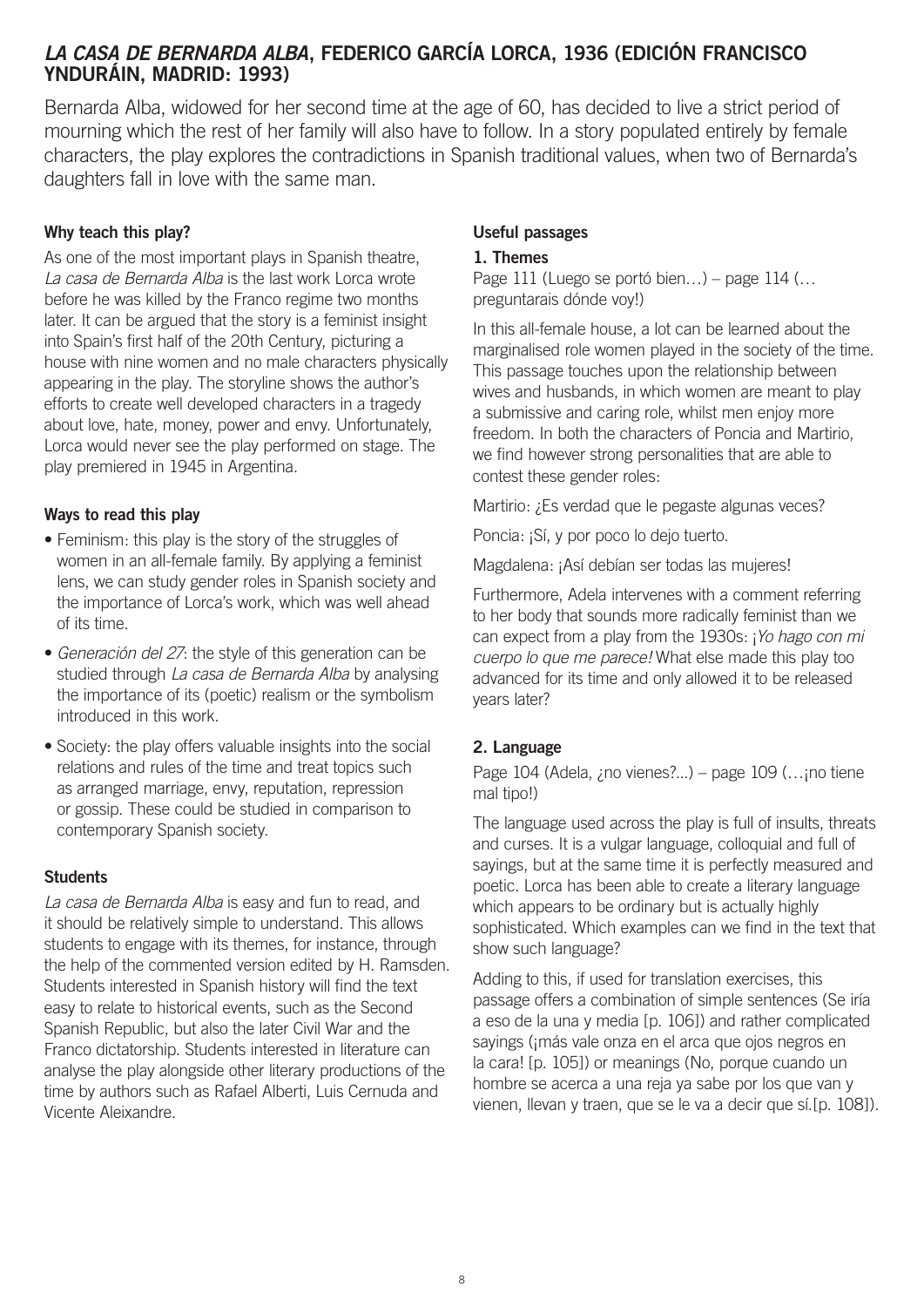#### **3. Character(s)**

Page 133 (¡Qué escándalo es éste…) – page 138 (…y tus arboledas.)

Bernarda Alba is a very conservative character. She dominates the rest of the house and is deeply concerned about what the neighbours think. Angustias is the oldest daughter and the only one from Bernarda's first marriage. She is described as ugly and with poor health, but due to her inheritance she is meant to marry Pepe el Romano. Martirio, a younger daughter, has a complex character and could have been married if Bernarda had not impeded her marriage to a working-class man. Adela is the youngest daughter, described as pretty and passionate. She becomes the lover of Pepe el Romano.

This passage offers an insight into some of the main characters of the play. Bernarda appears, as always, controlling and worried about the neighbours (*¡Qué escándalo es éste en mi casa y con el silencio del peso del calor! Estarán las vecinas con el oído pegado a los tabiques*. [p. 133]), whilst Martirio and Adela show their envy of Angustias. How can we describe the main characters through the way in which they behave and what they say? How important is the role of Pepe el Romano? How justifiable do you think is the behaviour of the characters throughout the play?

#### **4. Form and genre**

The structure of *La casa de Bernarda Alba* is simple and consists of three acts. The first act is the beginning of the storyline, in which the characters are introduced

and the conflict, an eight year-long period of mourning, is announced. The second act is the development of the story, in which the oldest daughter is due to marry a man with whom two of the younger daughters are in love. The third and last act is the tragic end of the story, in which one of the daughters commits suicide out of love.

As it was common for authors of the *Generación del 27*, Lorca was influenced by symbolism, the greater transcendental meaning of things, which we can find reflected in most of his poetry and plays. Lorca gives a second meaning to words and actions such as *water*, representing either life, if it is running, or death, if it is standing. Also the names of the characters do all have a strong symbolic charge, with Bernarda meaning 'strength of the bear', Angustias being 'anxiety' or Adela meaning 'from noble nature'.

|                                | Symbol  Possible Meaning      |
|--------------------------------|-------------------------------|
| Thirst  Sexual desire          |                               |
| The moon  Eroticism, passion   |                               |
|                                | The heat Anxiety, suffocation |
| The horse  Passion, vitality   |                               |
| Colour white Purity            |                               |
| Colour black Death, mourning   |                               |
| Colour green  Rebellion, death |                               |

#### **Further reading**

- Edition used for page numbers García Lorca, F. 1994. La casa de Bernarda Alba; edición [de] Francisco Ynduráin. 19 ed. Madrid: Espasa-Calpe.
- Introduction to the play and to Lorca's life and work <http://cdn.mcu.es/wp-content/uploads/2012/08/09-LA-CASA-DE-BERNARDA-ALBA-98-99.pdf>
- Analysis of the characters in the play [https://digitum.um.es/jspui/bitstream/10201/28456/1/Los%20personajes%20en%20La%20casa%20de%20](https://digitum.um.es/jspui/bitstream/10201/28456/1/Los%20personajes%20en%20La%20casa%20de%20Bernarda%20Alba.pdf) [Bernarda%20Alba.pdf](https://digitum.um.es/jspui/bitstream/10201/28456/1/Los%20personajes%20en%20La%20casa%20de%20Bernarda%20Alba.pdf)
- Lorca's bibliography [http://bib.cervantesvirtual.com/bib\\_autor/garcialorca/pcuartonivel.jsp?conten=autor](http://bib.cervantesvirtual.com/bib_autor/garcialorca/pcuartonivel.jsp?conten=autor)
- Entry on Lorca in the Literary Encyclopedia <https://www.litencyc.com/php/speople.php?rec=true&UID=4924>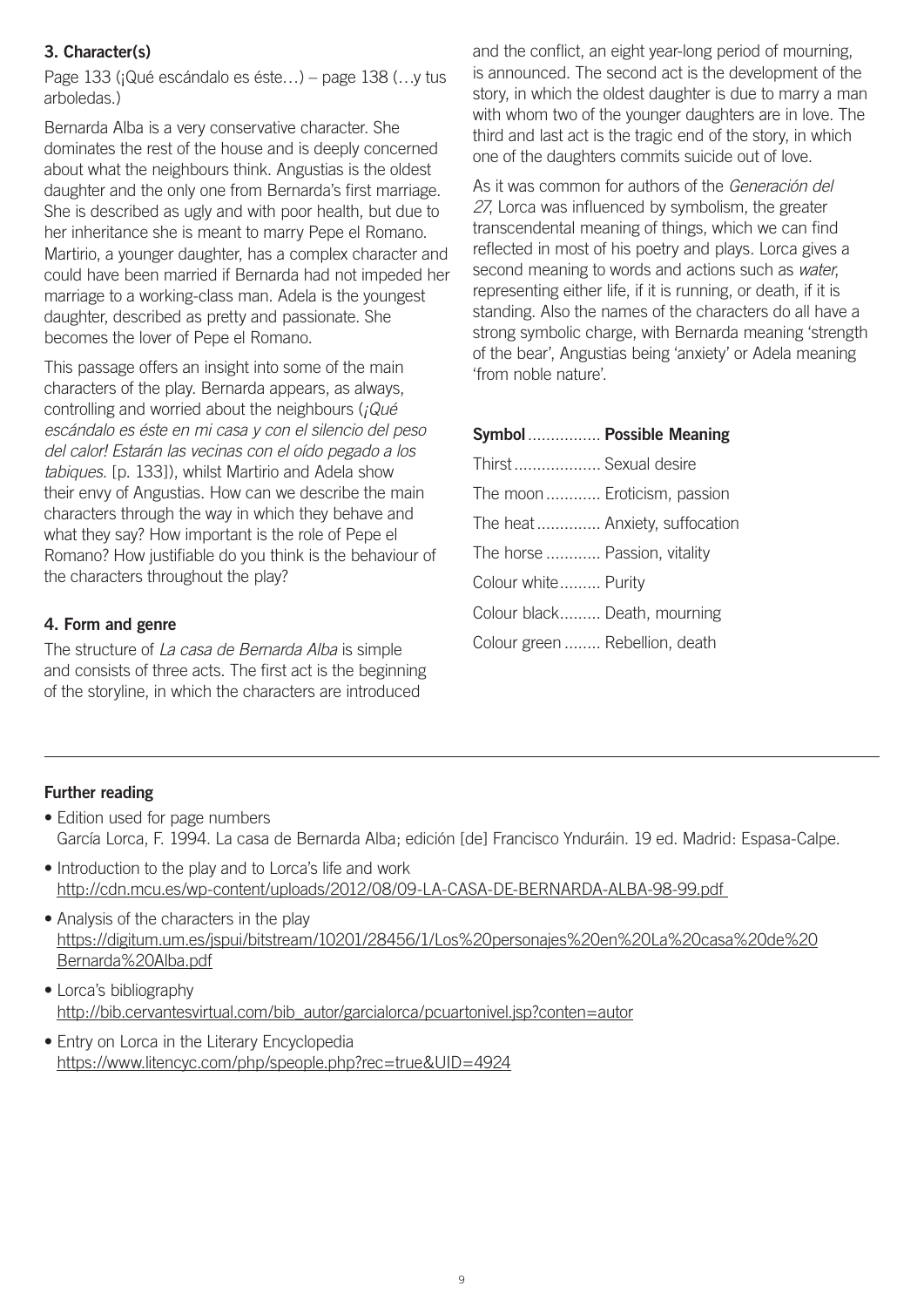

## <span id="page-9-0"></span>*LA LENGUA DE LAS MARIPOSAS* JOSÉ LUIS CUERDA, 1999

**10**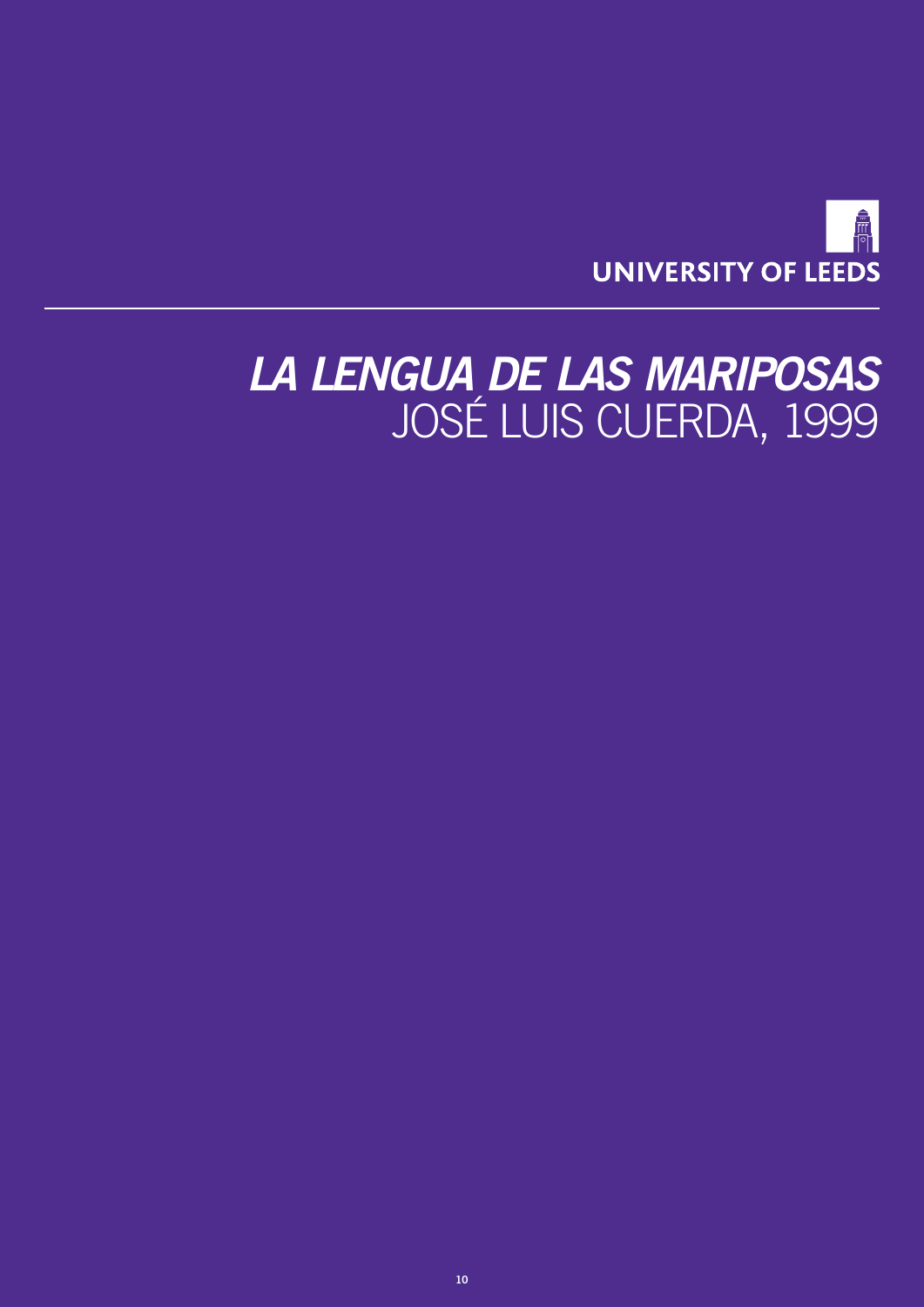## *LA LENGUA DE LAS MARIPOSAS***, JOSÉ LUIS CUERDA, 1999**

*La lengua de las mariposas* tells the coming-of-age story of a young boy beginning school and of his relationship with a teacher during the Second Spanish Republic. Through the lens of education, the film portrays both the freedom of this short period in Spain's history and the beginning of Franco's oppressive dictatorship.

#### **Why teach this film?**

*La lengua de las mariposas* is one of the first Spanish heritage films that deals critically with Spain's past, by showing the contrast between the 1931–36 Republic and the dictatorships that ruled the country just before and after this period. Through the relationship between Moncho, a young boy, and Don Gregorio, his teacher, the film portrays the Republic's aims for a liberal education and the tensions this produced within the more conservative sector of society. It is a powerful film which both pictures a romantic past in golden tones and deals with the dark times of the Spanish Civil War and the beginning of a 40-year long dictatorship.

#### **Ways to read this film**

There are a number of themes which can be studied in the film:

- Spanish history: the film deals with Spain's recent past and is an excellent insight into the lived experiences of a town in the Spanish north-western region of Galicia. It portrays the freedom of the Republic, the clash of liberal and conservative ideologies and the military uprising that lead to the Spanish Civil War.
- Education: one of the main themes in the thread of the story shows the Republican's educational values, with the teacher aiming for at least one generation of students to grow up in freedom. Don Gregorio's way of teaching recalls the Free Educational Institution, which refused to teach the religious dogma, politics and morals of the time. It has to be noted that the Republican Government invested huge amounts of money into creating schools and jobs for teachers, especially in rural areas.
- Spanish heritage film: on a broader level, the film allows us to analyse the importance of heritage film, along with other titles such as *El laberinto del fauno* (*Pan's Labyrinth*), *Los girasoles ciegos (The Blind Sunflowers)* or *Las trece rosas (Thirteen Roses)*.
- Spanish culture of the 1930s: in the film we are presented with a culture dominated by religion and traditional values, as opposed to the values that represent the ideals of the Republic.

#### **Students**

The historical events in the film can be related to both broader historical events in Europe and later developments in Spanish history. Students can analyse the importance of the Second Spanish Republic, despite its short duration, or link it to contemporary political systems. Furthermore,

students could analyse how education changed between the Republic and the Dictatorship or how it compares to education in the UK today.

This film will appeal to students interested in subjects related to history, education or cultural studies.

#### **Useful sequences**

#### **1. Themes**

The teacher's speech (1:08:26 – 1:11:00)

This sequence shows the teacher's retirement speech in front of the whole town, not long before Spain would be taken over by the Fascists. Don Gregorio is pictured as committed to his work and to teaching within the freedom that the Republic offered: 'Si conseguimos que una generación, una sola generación, crezca libre en España, ya nadie les podrá arrancar nunca la libertad'.

One of the fathers leaves the room, clearly upset by Don Gregorio's speech, and the priest and the civil guard also appear to be opposed to his words. Therefore the scene allows us to analyse the opposition between the Republican and the Fascist ideologies, and it is an excellent example of how the film constructs the historical events of the time.

By relating this scene to the tragic end of the film, a number of questions can help analyse the sequence: does the film director deal with the past in a critical way? How are the values of the Republicans and the Fascists different from each other? How does each side deal with the other?

#### **2. Language**

School trip to the countryside  $(40:37 - 41:53)$ 

Don Gregorio decides to take his students on a school trip to the countryside to awaken their interest in nature. As they walk through the forest the teacher stops to show them a butterfly and to explain to them how these creatures collect the nectar from flowers.

This short clip offers plenty of dialogue by the teacher and a few students, which is ideal to develop listening skills by getting used to different voices. Can students understand the conversation without subtitles? Can they explain what Don Gregorio has said about how butterflies eat? Can they transcribe the text? Can they understand the different characters, even when they whisper or shout?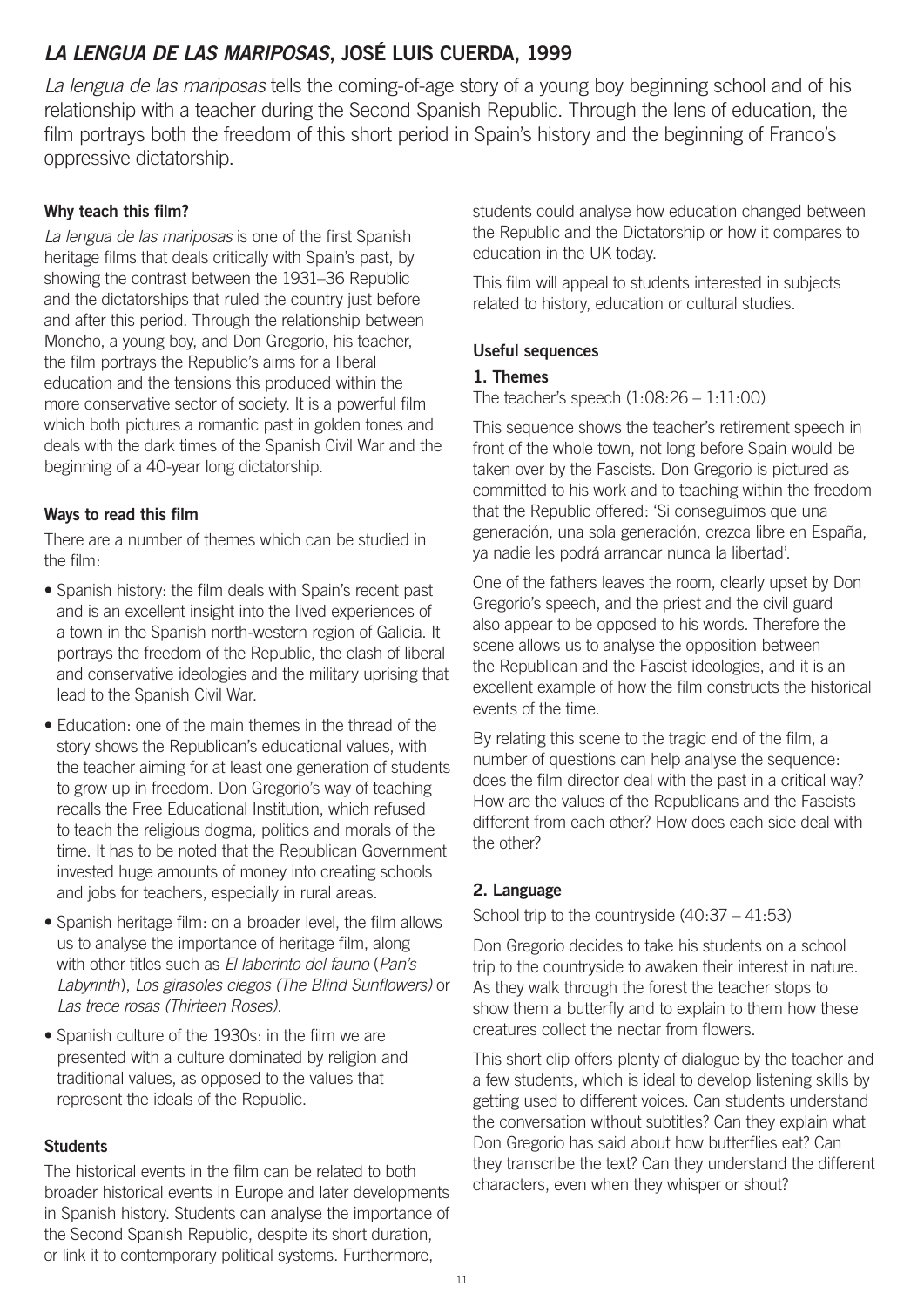#### **3. Character(s)**

Conversation at Moncho's home (42:37 – 44.16)

After a short school trip to the countryside, Moncho has an asthma attack and is taken home by his teacher. The clip shows a conversation between Moncho's parents and Don Gregorio. Moncho's father offers the teacher a tailormade suit, which he initially does not want to accept.

This sequence offers an insight into some of the main characters of the film. Once more, Don Gregorio shows his values by not wanting to accept any presents as a school teacher. He is modest and caring. Moncho is pictured as a quiet observer who seems to have much to learn from the world. He does not speak at all and quickly responds to help his father by writing down the measures of the suit. The mother is represented as rather traditional and a strong catholic. She talks about the power of holy water. By contrast, the father has deeply rooted Republican values and does not seem to believe in God. Why is there such a big difference in the religious and political values of the parents?

#### **4. Cinematography**

Last scene in the town square  $(1:24:40 - \text{titles})$ 

In the last scene of the film the Fascists have taken over the town and implemented a regime of fear and violence. The citizens gather on the main square to watch as a number of known Republicans are taken away by the police. Out of fear, even Moncho is told by his family to insult the detainees and to show his support to the Franco Regime, whilst his friends and even his teacher pass by.

In this scene, the golden tones of previous sequences have disappeared. Galicia is no longer represented in romantic colours and scenes that hardly showed the poverty of the time. The citizens, dressed in grey colours, have stopped supporting the Republicans to show their adherence to the Franco Regime. Moncho's family also seems to have betrayed the Republicans, and especially Don Gregorio, by participating in their shaming before they are driven away to be shot.

Even though there is little speaking in this scene, plenty of questions about the cinematography can be asked: what role the music and light play in this scene? In what way are the citizens represented? Does Moncho's family have a different reaction to the events than other neighbours? Do we suspect that Moncho's family does not genuinely support the new regime? Why does Moncho shout tilonorrinco and espiritrompa as he throws stones at the detainees?

#### **Further reading**

• Analysis of the film <http://www.seindor.com/publicacionesdidacticas.com/hemeroteca/articulo/00314/articulo-pdf>

- Didactical material (*Aprendiendo con el cine*) <http://www.aprendiendoconelcine.com/fichas/033.pdf>
- Didactical material (L*a relación entre cine y literatura*) <http://www.ub.edu/filhis/culturele/luning.html>
- About the Free Educational Institution: [http://www.acfilosofia.org/materialesmn/historia-de-la-filosofia/historia-de-la-filosofiageneralidades/287-giner-de-los](http://www.acfilosofia.org/materialesmn/historia-de-la-filosofia/historia-de-la-filosofiageneralidades/287-giner-de-los-rios-y-la-institucion-libre-de-ensenanza)[rios-y-la-institucion-libre-de-ensenanza](http://www.acfilosofia.org/materialesmn/historia-de-la-filosofia/historia-de-la-filosofiageneralidades/287-giner-de-los-rios-y-la-institucion-libre-de-ensenanza)
- Interview with the director José Luis Cuerda <https://www.youtube.com/watch?v=xWzlYAcVxwY>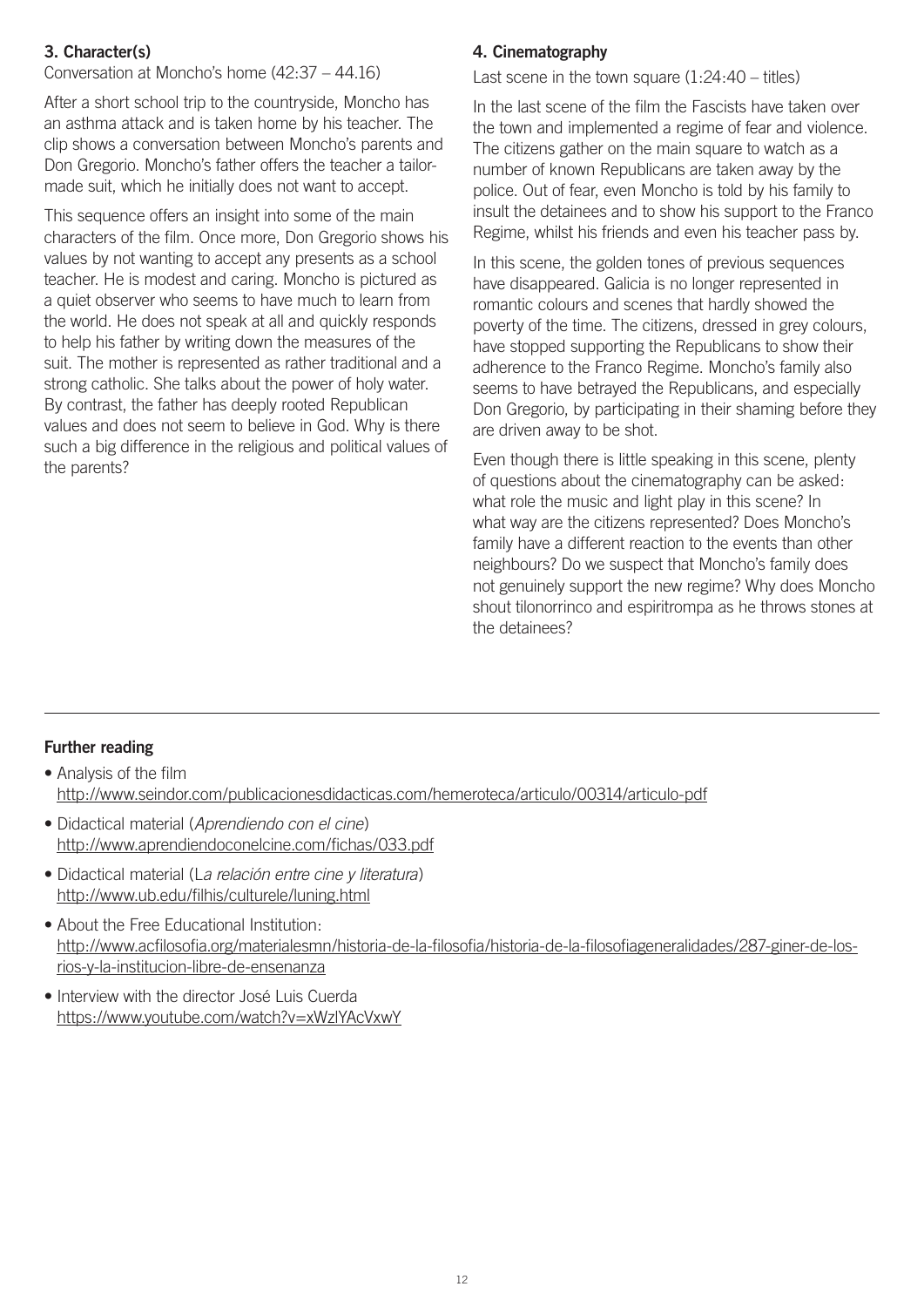

# <span id="page-12-0"></span>*EL LABERINTO DEL FAUNO* GUILLERMO DEL TORO, 2006

**13**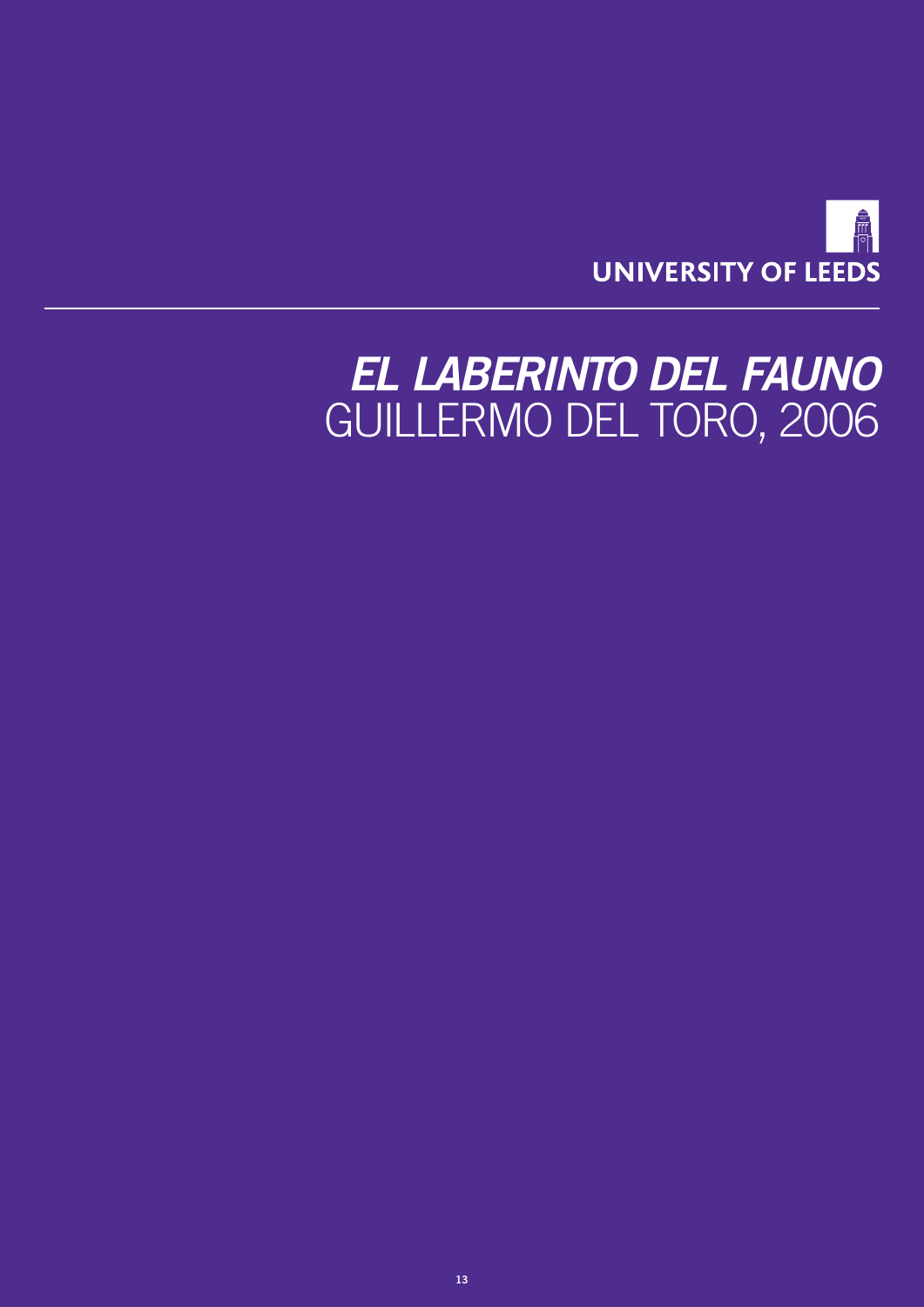## *EL LABERINTO DEL FAUNO***, GUILLERMO DEL TORO, 2006**

During the aftermath of the bloody Spanish Civil War, the young Ofelia moves in with her new stepfather, a tyrannical military officer committed to defeat the Republican guerrilla fighters who resist Franco's dictatorship in Spain's mountains. Only Ofelia's imagination can make her escape from such cruelty, when she meets the faun Pan, who reveals to her that she is a lost princess from a non-human world.

#### **Why teach this film?**

As part of Spanish heritage cinema, *El laberinto del fauno* is an internationally acclaimed and award-winning film, which is not only highly entertaining but is also an informative film to teach about Spain's history. To understand the historical events of the plot, students will have to analyse the importance of the values of Second Spanish Republic and the cruelty of the Civil War, as well as look further into the resistance. The *maquis* were guerrilla fighters who still believed in a liberal Spain long after the war had come to an end. During the Second World War, they hoped that the Allied forces would help them after defeating Nazism.

#### **Ways to read this film**

- Spanish history: undoubtedly the film is amongst the most important pieces of Spanish heritage film, engaging in a critical portrayal of Spain's dark past. The film allows us to think around Spain's history from the 1930s until today. A recurring topic within this historical analysis could be the role women play.
- The fight against Fascism: by connecting the historical events of the 1940s in Spain with broader European history, a common goal to defeat Fascism can be found. For example, by analysing the support the Spanish Republic received from the International Brigades.
- War vs. fairytale: we can find elements of both a traditional war film, picturing the suffering of people, and a fairytale, a world of fantasy that is however more cruel than we are used to.

#### **Students**

Students should find this film entertaining but also didactical. It will teach them about the cruelty of Spain's dictatorship and the suffering of innocent people. The film will be especially appealing to students interested in Spain's and Europe's history of Fascism. But also in terms of cinematography, looking at the dark colours of both reality and fairy tale or the special effects used to create the pan's labyrinth.

#### **Useful sequences**

#### **1. Themes**

#### End of film  $(1:37:20 - 1:42:00$  or until end of film)

As the film comes to its end, Ofelia takes her little brother and tries to escape from all the violence around her, into her fairy tale. But Vidal, for whom the baby is the most important in his life, comes running after her and shoots her in the labyrinth. Reality and Ofelia's fairy tale become further entangled and it is difficult for the watcher to tell whether the girl dies or just joins an immortal world as a princess. Why does Ofelia accept the tasks the Pan poses to her?

This scene pictures the two worlds of the film. On the one hand we can see characteristics of a traditional war film that critically engages with the past by showing how towards the end there is a small victory of the *Maquis* against the Fascists. On the other side, reality becomes blurred in a fairy tale that pictures a happy ending for Ofelia, in which she escapes the violence of the Spanish post-war era.

Beyond the concrete events in these last scenes, students may discuss whether there is any allegorical meaning to the ending of the film or analyse how the director deals with the past.

#### **2. Language**

#### Beginning of the film (Beginning – 0:02:20)

At the beginning of the film we are introduced to the fairy tale of the young princess Ofelia, who lived in an underground kingdom where lies and pain do not exist. One day she decides to escape to ground level, to experience the human world and live in the sunshine and the blue skies she had been dreaming of.

This scene introduces students to Spanish fairy-tale language. How do fairy-tales in Spanish usually start? Is there a more common way of saying 'cuentan que hace mucho, mucho tiempo…'? Why does the narrative use the past and the conditional tenses, or the subjunctive?

End of the film  $(1:44:05 -$  End)

As the film comes to the end, Ofelia realises that she is not dead but has finally made it back as a princess into her kingdom, by passing the last test. Again, we can notice the use of fairy-tale related language. Why is Ofelia referred to in plural? What other particularities do we find in the language used in the voiceover?